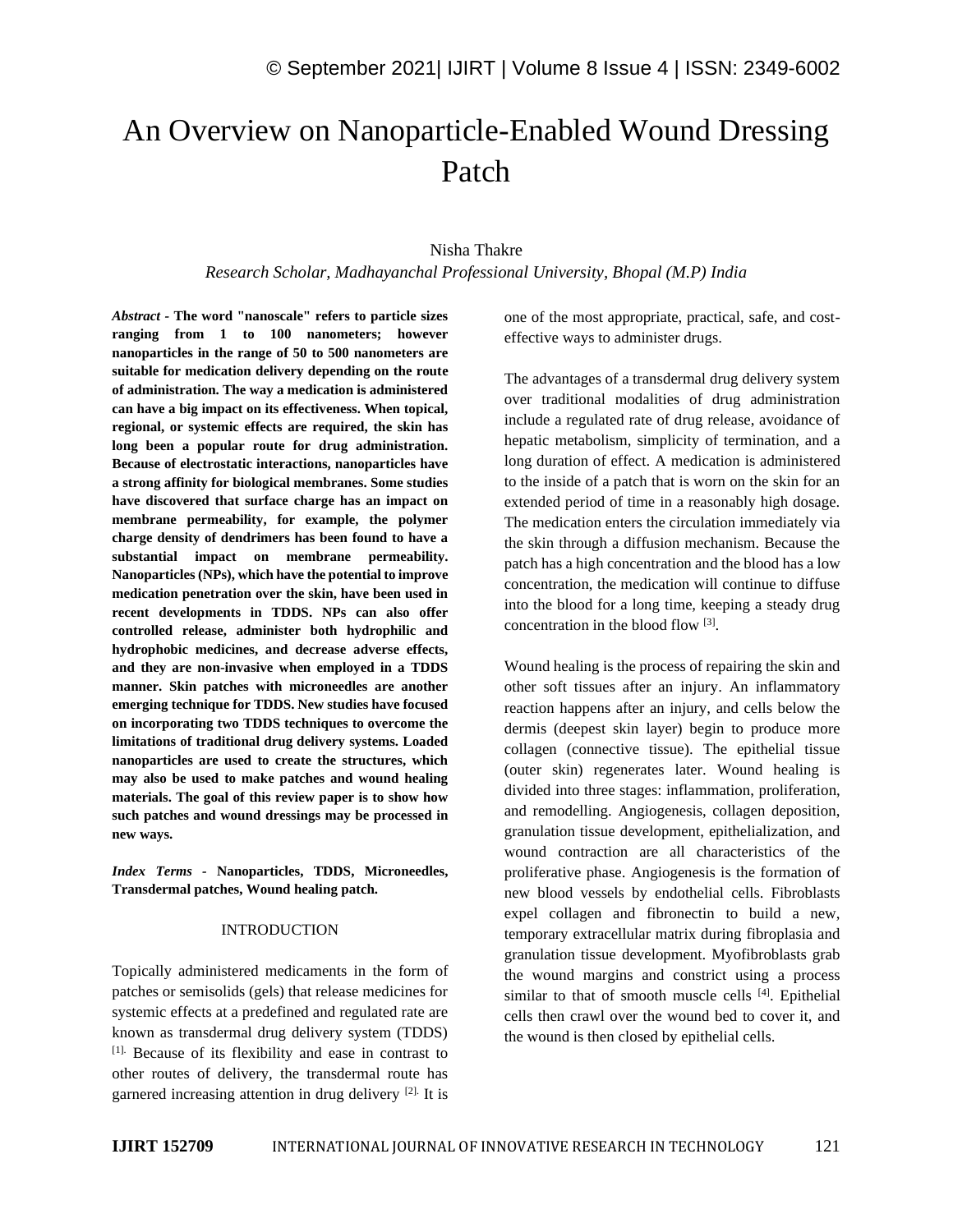

Fig. 1 Wounds Types

Transdermal drug delivery systems (TDDS) or patches are controlled-release devices that contain a medication for targeted treatment of tissues under the skin or systemic therapy following topical administration to the skin surface [5]. Although the formulation matrix of various delivery systems varies, TDDS are available for a variety of medicines. The following are some of the ways they differ from traditional topical formulations:

They feature an impermeable occlusive backing film that protects the skin beneath the patch from losing a lot of water;

- The patch's formulation matrix preserves the drug concentration gradient inside the device after application, ensuring that drug delivery at the patch-to-skin interface is maintained; and
- An adhesive layer keeps TDDS in place on the skin's surface, guaranteeing drug contact and continuous drug administration.

Because the skin functions as a natural and protective barrier, topical or transdermal medication administration is difficult. TDDS were first launched to the US market in the late 1970s,but transdermal drug administration had been used for many years. There have been earlier instances of mustard plasters being used to relieve chest congestion and belladonna plasters being used as analgesics. When topical, regional, or systemic effects are required, the skin has long been a popular route for drug administration. Nonetheless, because few medicines have the properties necessary to penetrate across the stratum corneum in sufficient quantities to reach a therapeutic concentration in the blood, skin serves as an effective barrier and provides challenges for transdermal administration of therapeutic agents. Different techniques have been studied, developed, and patented in attempt to improve medication transdermal absorption. Transdermal medication administration has regained popularity thanks to advancements in physical permeation-enhancement technology. Iontophoresis, electroporation, ultrasound, microneedles to open up the skin, and, more recently, the use of transdermal nanocarriers are some of these innovative advanced transdermal permeationenhancement technologies<sup>[6-7]</sup>.

Various techniques have been studied, developed, and patented in attempt to increase medication transdermal absorption. Transdermal medication delivery has regained popularity due to advancements in physical permeation-enhancement technology. Iontophoresis, electroporation, ultrasound, microneedles to open up the skin, and, more recently, the use of transdermal nanocarriers are only a few of these innovative advanced transdermal permeation-enhancement technologies.

# THE SKIN OF A HUMAN

For decades, scientists have recognized the possibility of exploiting undamaged skin as a route for medication delivery to the human body. The skin, on the other hand, is a highly tough barrier to the entrance of materials, enabling only minute amounts of a medication to pass through over time. To develop a medication delivery system, one must first understand skin anatomy and how it affects the drug of choice and delivery mechanism.

With a surface area of  $1.8-2.0$  m<sup>2</sup>, the human skin is the biggest organ in our body. The epidermis, dermis, and hypodermis (subcutaneous layer) are the three major layers (Fig. 1). The skin is a highly energetic organ that protects the body from external influences while also regulating heat and water loss.



Fig. 2 The Human Skin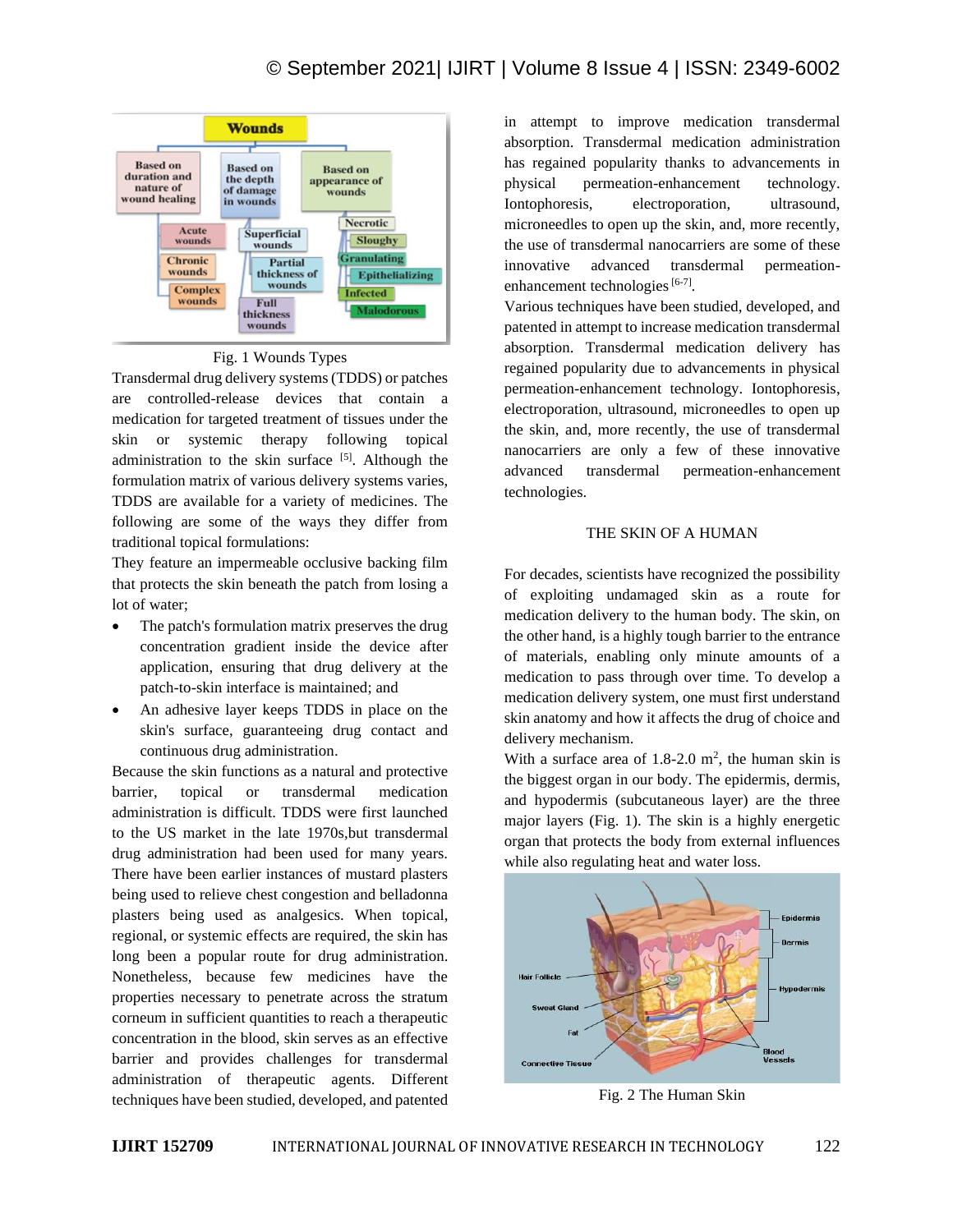# ROUTES OF DRUG PENETRATION THROUGH THE SKIN

Diffusion of medicines via the intact epidermis and skin appendages is required for drug penetration into the skin (hair follicles and sweat glands). These skin appendages, which account for barely 0.1 percent of total human skin, provide shunt routes across the intact epidermis. The stratum corneum is recognised to provide a barrier to drug penetration through the skin. There are three primary penetration pathways that have been identified.

## THE INTERCELLULAR LIPID ROUTE

The stratum corneum's interlamellar areas, particularly linker regions, have less organised lipids and more flexible hydrophobic chains. The nonplanar gaps between crystalline lipid lamellae and their neighbouring cells' outer membrane are due to this. Fluid lipids in the skin barrier are critical for lipidic and amphiphilic molecules' transepidermal diffusion, occupying those gaps for their insertion and migration via intercellular lipid layers. Hydrophilic molecules diffuse mostly "laterally" along surfaces of less abundant water-filled interlamellar gaps or across such volumes; polar molecules can exploit the empty space between a lamella and a corneocyte outer membrane to achieve the same goal.

#### THE TRANSCELLULAR ROUTE

Keratin is abundant in the stratum corneum's intracellular macromolecular matrix, which does not contribute directly to the skin diffusive barrier but does promote mechanical stability and hence stratum corneum integrity  $[8]$ . For transdermal drug delivery, transcellular diffusion is virtually irrelevant. Confocal laser scanning microscopy was used to detect the limited aqueous transepidermal channels. Regions of poor cellular and intercellular lipid packing correspond with wrinkles on the skin surface and are also the areas of lowest skin barrier to hydrophilic entity transfer. This channel of least resistance connects clusters of corneocytes at points where such cellular groupings have no lateral overlap. Pathway broadening or multiplication, such as that induced by exposing the stratum corneum to a strong electrical (electroporation/iontophoresis), mechanical (sonoporation/sonophoresis), or heat stimulation, or appropriate skin penetrants, can enhance the contribution to transdermal drug transport.

#### FOLLICULAR PENETRATION

Because medication targeting to the hair follicle is of significant relevance in the treatment of skin disorders, follicular penetration has recently been a prominent topic of study. Follicular orifices, on the other hand, account for barely 0.1 percent of the total skin surface area. As a result, it was thought to be a minor route for drug entry. Hair follicles, on the other hand, have been demonstrated in a number of studies to be a viable alternative for medication penetration through the skin <sup>[9]</sup>. Topical delivery of polystyrene nanoparticles has also been advocated through follicular routes. They were studied in both porcine and human skin (ex vivo) (in vivo). Polystyrene nanoparticles aggregated preferentially in the follicular openings, according to surface pictures. The follicular localization was promoted by the lower particle size, which enhanced the dispersion in a time-dependent way. The study also found that the penetration of both membranes is identical (porcine and human skin). Differential stripping has been used in various studies to demonstrate the impact of microparticle size on skin penetration. Nanoparticles can be used as medication transporters via the follicle or as follicle blockers to prevent topically administered drugs from penetrating.

# MAIN FACTORS FOR NANO-BASED DELIVERY SYSTEM



Fig. 3 Nano drug delivery systems *Particle size, size distribution and zeta potential*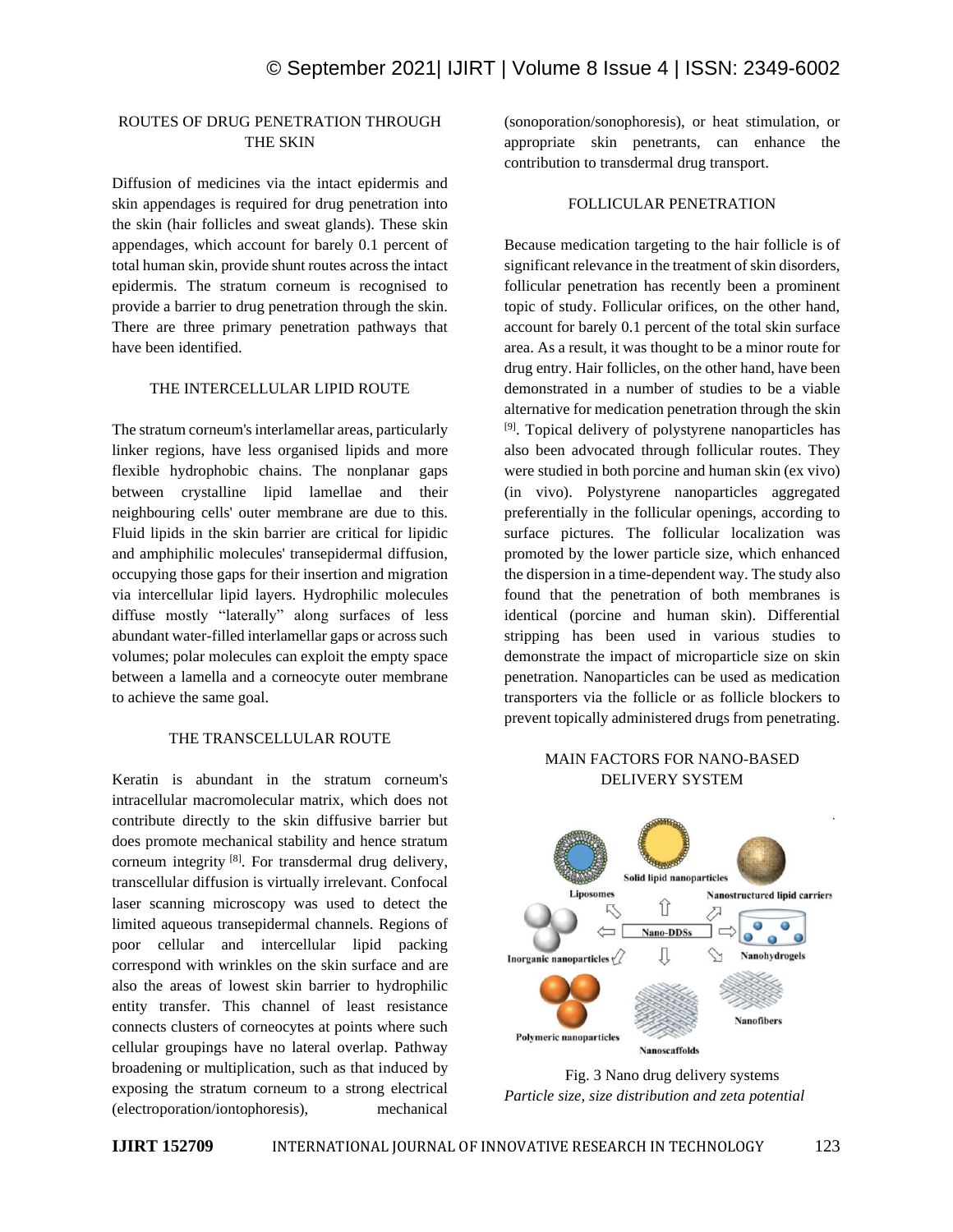Drug release, physical stability, and cellular absorption of nanoparticulate materials are all affected by particle size and shape. Certain in-process activities and circumstances, such as stirring rate, temperature, type and quantity of dispersion agent, as well as the viscosity of the organic and aqueous phases, impact each system's yield and size distribution  $[10, 11]$ . Dispersion's zeta potential is required for dispersion stability<sup>[12]</sup>.

# *Surface properties*

The surface charge of nanoparticles has an impact on their ability to adhere to cell membranes. In vitro and in vivo, changing the particle surface charge might regulate tissue binding and guide nanoparticles to certain cellular compartments. Negatively charged sulphated proteoglycan molecules dominate cellular surfaces and perform critical roles in cellular proliferation, migration, and motility [13].

Cell surface ocalize atio are made up of a membrane-anchored core protein and one or more glycosaminoglycan side chains (heparan, dermatan, keratan, or chondrotine sulphates) that form a structure that extends away from the cell surface.

Because of electrostatic interactions, nanoparticles have a strong affinity for biological membranes [14]. Cell membranes are known to feature extensive negatively charged domains that resist negatively charged nanoparticles. The non-specific process of nanoparticle adsorption on the cell membrane and the creation of nanoparticle clusters are linked to the high cellular absorption of negatively charged nanoparticles [15]. The electrostatic interaction between negatively charged particles and positively charged sites might result in ocalize ocalize ation and subsequent membrane bending, favouring endocytosis for cellular uptake  $[16]$ . As a result, the surface characteristics of nanoparticles can impact their cellular absorption and intracellular distribution, and surface charge can be used to ocalize nanoparticles to particular intracellular destinations (lysosomes, mitochondria, cytoplasm, etc.) [17].

Some studies have discovered that surface charge has an impact on membrane permeability, for example, the polymer charge density of dendrimers has been found to have a substantial impact on membrane permeability. The most densely charged polymer aids dye molecule transport through the membrane [18]. In another study, lipid coating of ionically charged

nanoparticles increased endothelial cell layer crossing by 3 or 4 times compared to uncoated particles, whereas nanoparticles coating of neutral particles had no effect on their permeation characteristics across the endothelial cell monolayer [19].

Transdermal drug delivery methods had previously been restricted to a small number of medicines with varying molecular weights and lipophilicity, as well as charge preferences. Because the skin has a negative surface charge owing to phosphatidylcholine<sup>[20]</sup>, and carbohydrates present in human cells include negatively charged groups, cationic substances have a beneficial impact on skin penetration. As a result, transdermal permeability would be aided by nanoparticles with a significant positive charge.

# DERMATOPHARMACOKINETICS

The pharmacokinetics of topically administered medicines in the stratum corneum with pharmacodynamic effects is referred to as dermatopharmacokinetics. In dermatopharmacokinetic approach, clever methods (tape stripping and microdialysis) are used to evaluate the cutaneous drug concentration at the application site. Dermatopharmacokinetics has been demonstrated in several studies to be a valid and repeatable approach for assessing bioequivalence, and it is relevant to all topical dermatological medication formulations.

Dermatopharmacokinetics is the study of topical actives' concentration-time curves in the stratum corneum. This is similar to plasma/urine concentration-time curves for systemically or orally administered medications. Although this process is invasive, it is a method with tremendous promise for providing information of high value and relevance, and the idea is obviously applicable to microdialysis, where drug is determined in the skin compartment in which the microdialysis fibre is positioned. A chamber within the skin might be used for sampling. It's a unique situation. However, it is a technically hard technique that necessitates a high level of experimental dexterity.

Tape-stripping of the stratum corneum is a minimally invasive approach for measuring drug levels in the human stratum corneum in vivo. It entails applying adhesive tapes repeatedly to a location that has been treated with a topical preparation and measuring drug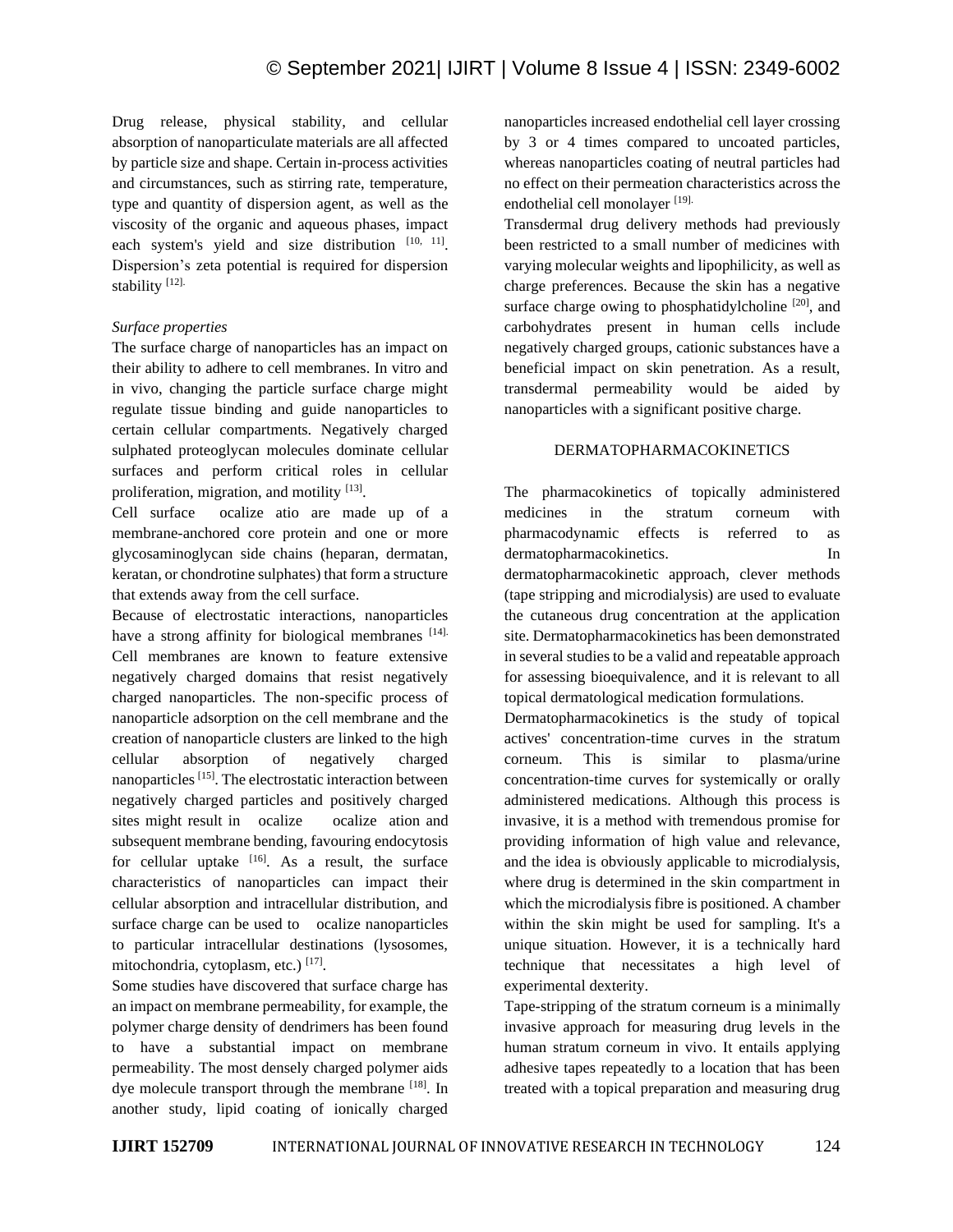levels in stratum corneum samples collected on tape strips.

Topical drug products, when applied to diseased skin, cause one or more therapeutic responses, the onset, duration, and magnitude of which are determined by the relative efficiency of three sequential processes, namely:

- the drug's release from the dose form
- drug penetration through the skin barrier, as well as the production of the required pharmacological impact

Because topical products deliver the drug directly to or near the intended site of action, dermatopharmacokinetics can be used to compare the bioequivalence of two topical drug products by measuring drug uptake into and drug elimination from the stratum corneum [21-22]. Two formulations that yield similar stratum corneum concentration-time curves are likely to be considered bioequivalent, just as two oral formulations are.

Dermatopharmacokinetics can be used to compare the bioequivalence of two topical drug products by measuring drug uptake into and drug elimination from the stratum corneum  $[23,24]$ . Because topical products deliver the drug directly to or near the intended site of action, dermatopharmacokinetics can be used to compare the bioequivalence of two topical drug products by measuring drug uptake into and drug elimination from the stratum corneum. Two formulations that produce similar stratum corneum concentration-time curves, just like two oral formulations, are likely to be considered bioequivalent. Dermatopharmacokinetics can be used to compare the bioequivalence of two topical drug products by measuring drug uptake into and drug elimination from the stratum corneum [25, 26]. Because topical products deliver the drug directly to or near the intended site of action, dermatopharmacokinetics can be used to compare the bioequivalence of two topical drug products by measuring drug uptake into and drug elimination from the stratum corneum $^{[27]}$ .

The stratum corneum itself is the location of action in some cases. Fungi live in the stratum corneum in fungal diseases of the skin; hence dermatopharmacokinetic assessment of an antifungal medication in the stratum corneum is a direct measurement of drug concentration at the site of action [28]. In cases when the stratum corneum has been disturbed or injured, in vitro drug release can help with the bioequivalent evaluation  $[29-31]$ . Because studies show a favourable connection between stratum corneum and follicular concentrations, the dermatopharmacokinetic method is still predicted to be useful in these conditions. Although the exact mechanism of action for some dermatological drugs is unknown, the dermatopharmacokinetic approach may still be useful as a measure of bioequivalence because it has been shown that the stratum corneum acts as a reservoir and that stratum corneum concentration is a predictor of drug absorption<sup>[32]</sup>.

Dermatopharmacokinetic principles should be applied to all topical dermatological medication products, including antifungal, antiviral, antiacne, antibiotic, corticosteroid, and vaginally administered drug products, for the reasons stated above. As a result, the dermatopharmacokinetic method may be used to document bioavailability and bioequivalence. Because skin with illness shows considerable variability and changes over time, bioequivalence evaluations utilizing dermatopharmacokinetic studies are often done in healthy people. Healthy participants were used in bioequivalence tests for oral medication items, which is consistent with previous research.

A dermatopharmacokinetic approach is not appropriate in the following situations:

- The stratum corneum is damaged by a single application of the dermatological preparation.
- For otic preparations, unless the product is intended for otic skin irritation; and
- For ophthalmic preparations, because the cornea and stratum corneum are physically distinct.

# WOUND DRESSING PATCH

Wearable patches have received a lot of attention in recent years because of their unique benefits such as flexibility, real-time monitoring, noninvasive, disposable, high integration, high sensitivity, and high stability. With the growing demand for medical big data and personalised medical care, there is also a growing demand for wearable patches, and intelligent wearable patches have a lot of potential in the next generation of wound management. The biosensing patches, for example, are based on biochemical and physiological sensing of potential hydrogen (pH), glucose, and temperature [33]. Several reviews have been published to date, focusing on self-healing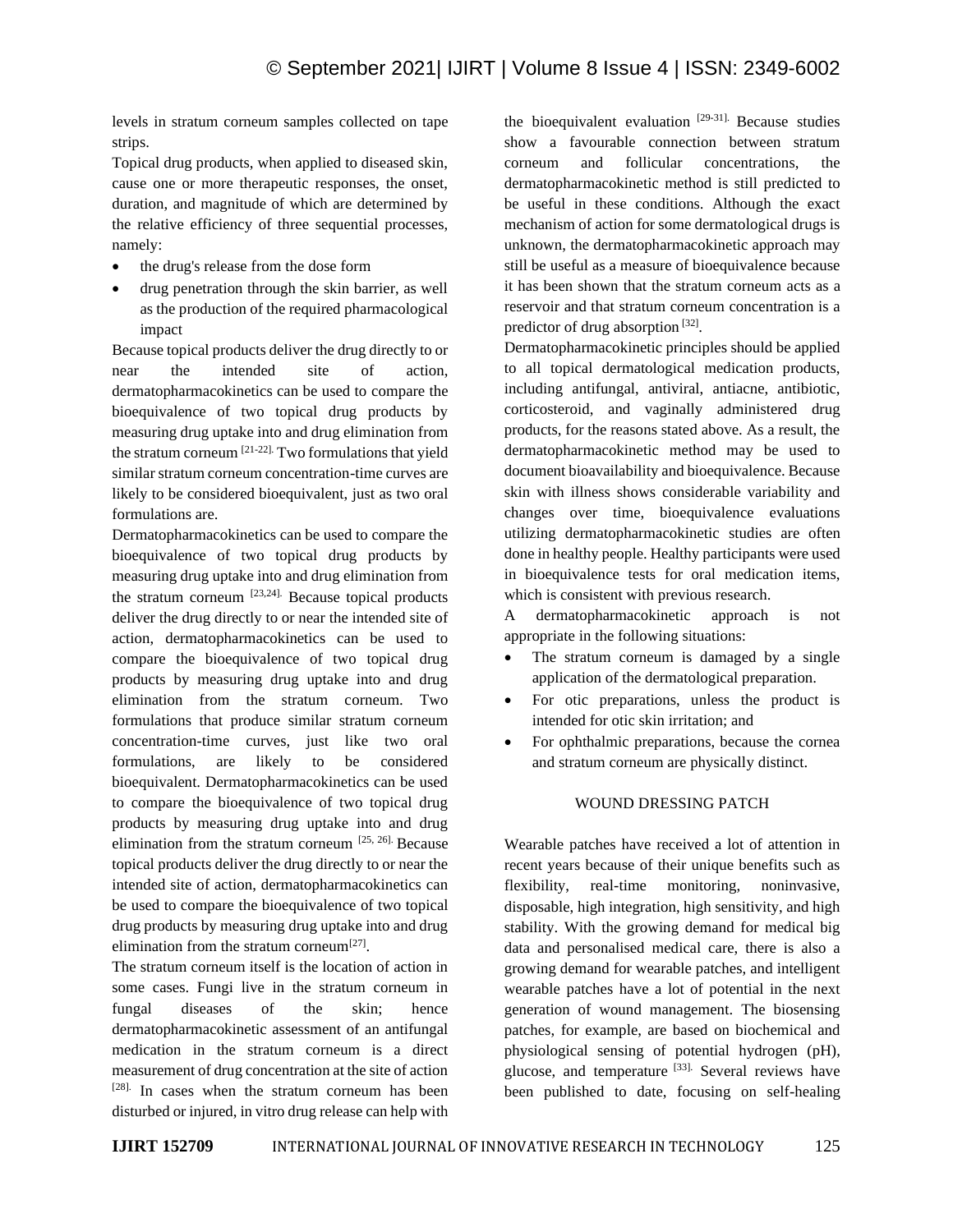materials, antibacterial ability, drug release, flexible electron and artificial skin of wound healing, and wearable patches. A comprehensive review that focuses on various-aspect monitoring and smart drug release of wound dressings, on the other hand, has yet to be presented  $[34-37]$ .



Fig 4. Wound Dressing Patch

# IDEAL DRUGS FOR DERMAL AND TRANSDERMAL DELIVERY

Only a restricted number of medicines can be administered systemically at therapeutically relevant rates because to the selective nature of the epidermal barrier [38]. Only a few medicines make up the whole transdermal drug industry. Aside from potency, moderate lipophilicity and low molecular weight are two physicochemical drug properties that are frequently recalled as favourable for percutaneous administration  $[39]$ . A substantial number of pharmaceutical compounds, however, do not meet these requirements. This is especially true for macromolecules like insulin, human growth hormone, or cyclosporine, which are notoriously difficult to transport. The following are the physicochemical characteristics of an optimal medication for transdermal delivery:

- Molecular weight less than approximately 1000 Daltons.
- Affinity for both lipophilic and hydrophilic phases.
- Low melting point.
- Should be potent, with short half life and be nonirritating.

Overcoming poor skin permeability to xenobiotics can be accomplished in a number of ways, and it is a current study topic. Depending on the

physicochemical nature of the molecule, its effectiveness and applicability will differ from drug to drug. New drug development is still a difficult process that necessitates a significant amount of time and money. Because the active compounds used in the formulation have already been approved, formulation change technologies provide a relatively simple approach to creating new pharmaceuticals compared to new drug discovery [40-41]. They also provide a relatively simple approach to creating new pharmaceuticals compared to new drug discovery because the active compounds used in the formulation have already been approved.

# ADVANTAGES OF DERMAL AND TRANSDERMAL DRUG DELIVERY

Transdermal distribution allows patients to selfadminister medications in a convenient and pain-free manner. It avoids frequent dosing and the peaks and troughs in plasma levels associated with oral dosage and injections, allowing for consistent drug concentrations and the delivery of a medication with a short half-life. All of this increases patient compliance, which is especially important when long-term treatment is necessary, such as in chronic pain treatment and smoking cessation therapy [7,42,43].

- Another benefit of transdermal administration is that it avoids hepatic first-pass metabolism and the gastrointestinal (GI) tract for poorly bioavailable medicines. The elimination of the firstpass effect enables for a smaller dose of medication to be delivered, making it safer in hepatocompromised patients and reducing side effects.
- When compared to other medicines on a monthly basis, transdermal systems are typically less expensive, as patches are designed to administer medications for 1 to 7 days.
- Another advantage of transdermal delivery is that with today's programmable systems, multiple dosing, on-demand, or variablerate drug administration is feasible, adding to the benefits of traditional patch dosage forms.
- The transdermal route allows the use of a reasonably powerful medication with less danger of system toxicity, as seen by the growing market for transdermal products.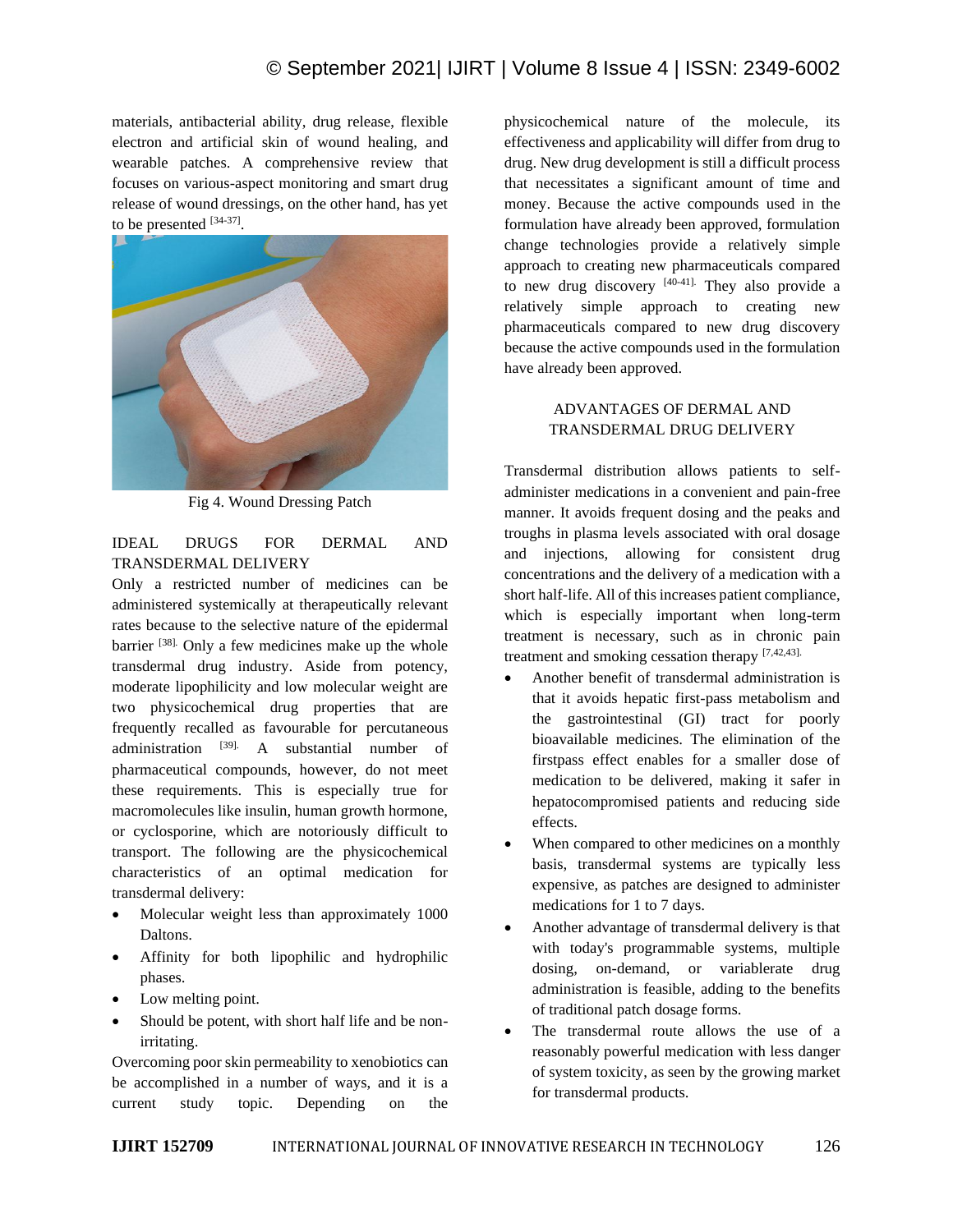In the event of toxicity, the patient can quickly remove the transdermal patch [44,45].

# DISADVANTAGES OF DERMAL AND TRANSDERMAL DELIVERY SYSTEMS

Although dermal and transdermal delivery methods offer several advantages over traditional topical formulations, they nevertheless have a number of drawbacks. According to Ranade and Cannon [46], cutaneous and transdermal delivery methods have the following drawbacks:

- Not all medicines are appropriate for transdermal administration.
- It is not possible to deliver drugs that need high blood levels.
- The glue used may not be suitable for all skin types.
- Drugs or medication formulations may induce sensitivity or irritation, and this must be considered early in the development process.
- Wearing the patches may or may not be pleasant.
- Because the formulation needs specialist technology, it is more expensive to produce than normal dosage forms, making it unaffordable for most patients.

# CHARACTERIZATION OF DERMAL AND TRANSDERMAL DELIVERY SYSTEMS

Different techniques are used to describe dermal and transdermal delivery systems.

# *Drug solubility determination*

Early in the formulation process, determining the drug's solubility in the transdermal/dermal matrix might help to avoid the problem of crystallisation, which is one of the instabilities in transdermal drug delivery systems (TDDS). The formulation becomes metastable as a result of the instability in the matrix, which might be related to supersaturation, and changes in the liberation/release rate of the drug from the formulation during storage. Micromeritic measurements

*Particle-size, shape and zeta potential analysis* Light scattering is a common method for determining the characteristics of colloidal and macromolecular dispersions, and it might be useful in determining the parameters of particulate TDDS, such as ethosomes. Wet laser diffraction sizing, also known as dynamic light scattering (DLS), is used to determine particle size and size distribution  $[47]$ . Dynamic light scattering may also be used to determine the size of a formulation (e.g. using a Zetasizer). This is required in order to determine the impact of size on drug release and penetration through barriers in transdermal and dermal administration, as well as to track stability over time. A formulation's zeta potential is extremely significant. It is determined using Zetsizer or other methods and provides information on the charge of the particles as well as their inclination to aggregate or remain discrete in a formulation.

# *Visualization by transmission electron microscopy*

To observe skin structures and specific disturbances in the skin, a combination of transmission electron microscopy (TEM) and freeze fracturing, also known as freeze fracture electron microscopy (FFEM), might be employed. A micrograph picture is created by passing an electron beam through a material that has been prepared to improve the visibility of skin structure features. The TEM's high resolution allows it to see both structures and transition processes in the epidermis. Epidermal granules [48], Langerhans cells [49], and lipids in the stratum corneum and epidermis [50], among other things, have been identified using various methods.

In FFTEM, samples are frozen and then longitudinally fracturing is performed under high vacuum, almost parallel to the original skin surface [51]. The sample might be subjected to further treatment before being examined under high voltage. This type of imaging can reveal information about the interaction of the nanoparticle composition with the skin. FFEM micrographs of treated stratum corneum frequently show the lipid coated surfaces of corneocytes or the lipid lamellae since the fracture will always travel along the plane of least resistance.

# *Stability*

Carriers' physical and chemical instability frequently restrict their usage in medical applications [49]. Hydrolysis or oxidation of the phospholipid molecules causes instabilities in ethosomes and other nanocarrier formulations, which manifest as leakage of the encapsulated medication and changes in vesicle size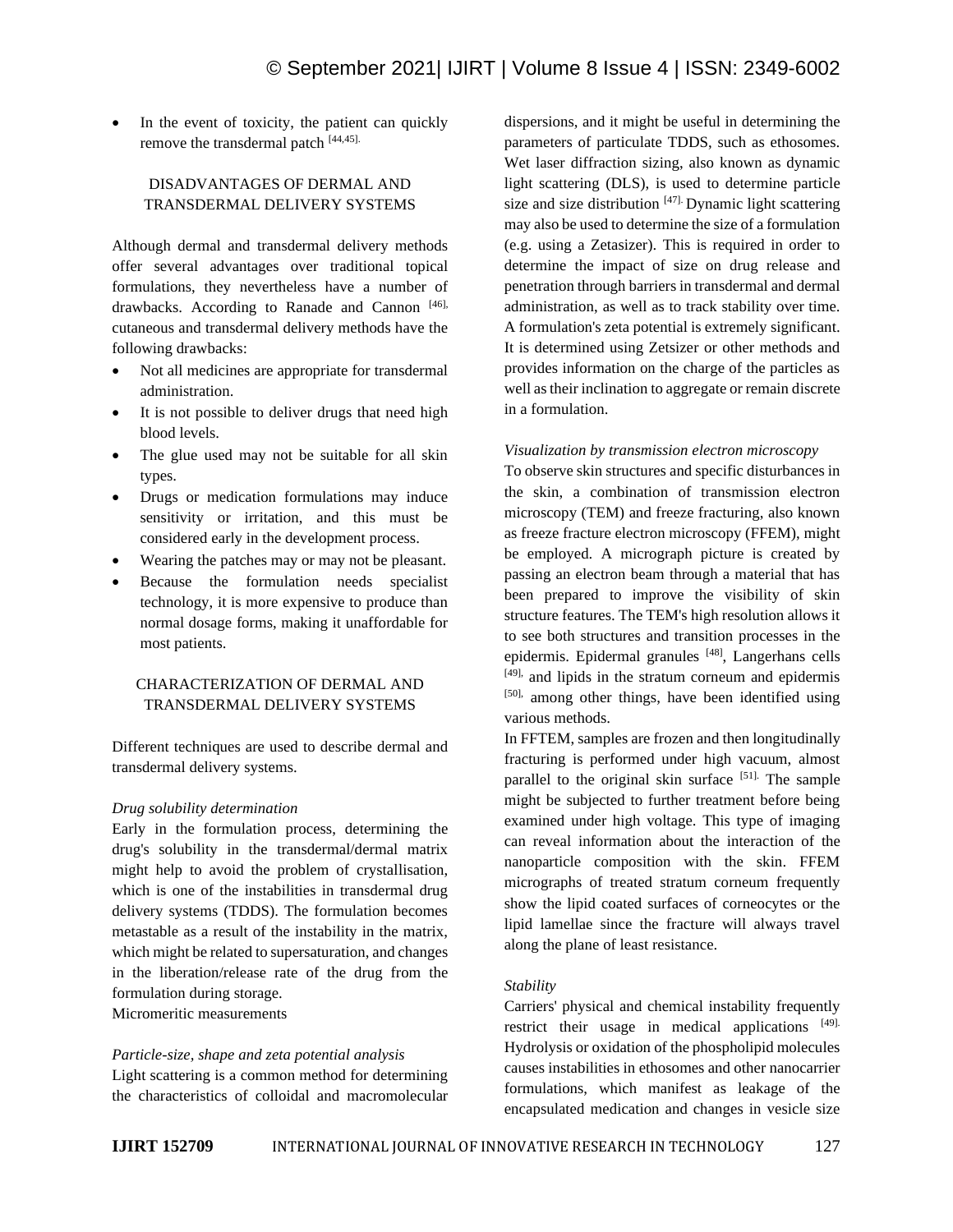owing to fusion and aggregation [52-53]. Changes in size and size distribution, entrapment efficiency, and vesicle aggregation are all important indicators of stability. These characteristics may be measured using EM or DLS over time and under various storage circumstances.

Small unilamellar ethosome vesicles showed a high tendency to form aggregates due to increased surface area exposed to the medium, despite the fact that multilamellar and large unilamellar benzocaineloaded ethosome vesicles remained substantially stable with time in terms of drug entrapment yield and particle dimensions [54]. This type of vesicle aggregation implies a state of instability. Furthermore, changes in storage conditions resulted in a significant reduction in particle dimensions and drugentrapping yield, as well as less regular morphology, for frozenand-thawed multilamellar ethosome dispersions, whereas untreated multilamellar and unilamellar vesicular dispersions remained homogeneous and stable in terms of those parameters assessed over time [55]. In analysing the stability of ethosomes, optical properties, viscosity, and physical changes such as cracking or creaming are also essential. Because ethosomes are colloidal dispersion systems, they may fracture and cream during storage, just like water-inoil emulsions. It has been suggested that a novel optical analyzer, Turbiscan Lab® Expert, be used to investigate the impact of optical properties on the long-term stability of vesicular colloidal delivery systems [56, 57].

#### **CONCLUSION**

To avoid a major infection that necessitates costly treatment, the wound must be properly managed. It is critical to have a method to improve wound healing in order to have effective wound therapy. Transdermal patches containing Nanoparticles are a type of wound therapy technology that is non-invasive, easy to use, and allows for consistent medication dosing. In this review, the transdermal patch shows tremendous promise as a medication delivery device for delivering the active ingredient to the intended treatment region, particularly the skin, because it can provide consistent drug release and patient compliance due to its noninvasive nature.

#### REFERENCES

- [1] Gaur PK, Mishra S, Purohit S, Dave K. Transdermal drug delivery system: a review. Asian J Pharm Clin Res 2009;2(1):14-20.
- [2] Singhal P, Singhal R, Kumar V, Goel KK, Jangra AK, Yadav R. Transdermal drug delivery system; A novel technique to enhance therapeutic efficacy and safety of drugs. Am J Pharmtech Res 2012;2(1):105-25.
- [3] Fox LT, Gerber M, Plessis JD, Hamman JH. Transdermal drug delivery enhancement by compounds of natural origin. Molecules 2011;16:10507-40.
- [4] Raina R, Prawez S, Verma PK, Pankaj NK. Medicinal plants and their role in wound healing. Vet Scand 2008;3:1-7.
- [5] Hatto P.ISO concensus definitions relevant to nanomaterials and nanotechnologies. 4th Annual Nano Safety for Success Dialogue. ISO TC 229and BSI NTI/1 Nanotechnologies Standardization Committees. 29th and 30th March 2011. Brussels.
- [6] Devi VK, Saisivam S, Maria GR, Deepti PU. Design and evaluation of matrix diffusion controlled transdermal patches of verapamil hydrochloride. Drug Dev. Ind. Pharm. 2003;29:495-503.
- [7] Valenta C, Auner BG .The use of polymers for dermal and transdermal deliv‐ ery. Eur. J. Pharm. Biopharm. 2004;58: 279–289.
- [8] Block HL. Biopharmaceutics and drug delivery systems In: Comprehensive Pharmacy Review. Eds. Leon Shargel, Alan H Mutnick, Paul F Souney, Larry N Swanson, Lippincott Williams and Wilkins, USA. 2010;83-96.
- [9] Prausnitz MR, Langer R. Transdermal drug delivery. Nat. Biotech. 2008;26(11):1261– 1268.
- [10]Escobar-Chávez JJ, Díaz-Torres R, Rodríguez-Cruz IM, Domínguez-Delgado CL, Mo‐ rales RS, Ángeles-Anguiano E, Melgoza-Contreras LM . Nanocarriers for trans‐ dermal drug delivery. Research and Reports in Transdermal Drug Deliv. 2012;1: 3–17.
- [11] Geinoz S, Guy RH, Testa B, Carrupt PA.Quantitative structure–permeation relationships (QSPeRs) to predict skin permeation: a critical evaluation. Pharm Res.2004; 21:83–92.
- [12] Cevc G, Vier IU. Nanotechnology and the transdermal route. A state of the art review and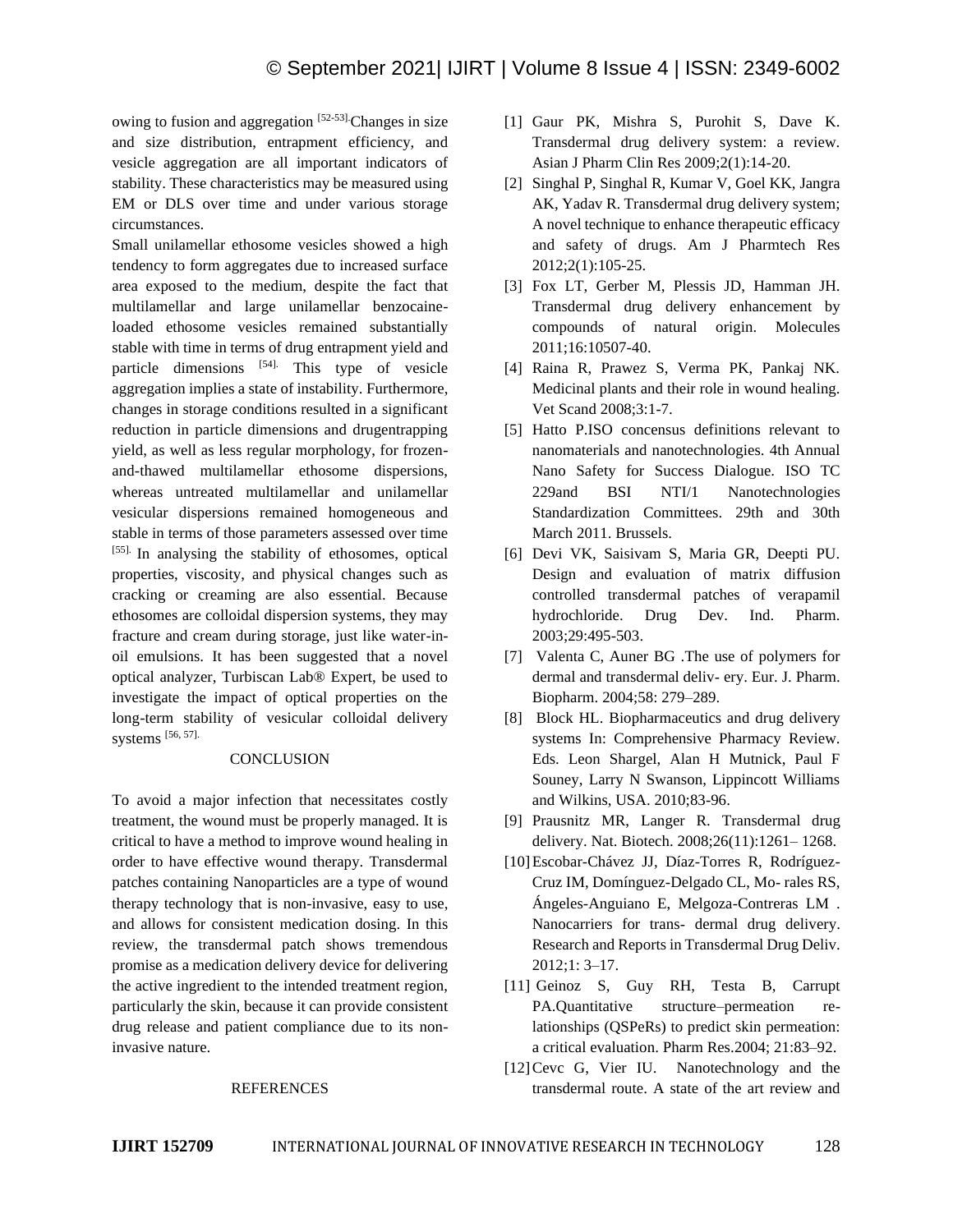critical appraisal. J. Control. Rel.2010;141:277– 299.

- [13] Pinto Reis C, Nuefeld RJ, Ribeiro AJ, et al., Nanoencapsulation 1. Methods for preparation of drug-loaded polymeric nanoparticles. Nanomedicine. 2006;2: 8-21.
- [14] Maestrelli F, Capasso G, Gonzalez-Rodriguez ML, et al., Effect of preparation technique on the properties and in vivo efficacy of benzocaineloaded ethosomes. J Liposome Res 2009; 19(4): 253-60.
- [15]Attama AA, Schicke BC, Paepenmüller T, Müller-Goymann CC. Solid lipid nanodispersions containing mixed lipid core and a polar heterolipid: Characteriza‐ tion. Eur. J. Pharm. Biopharm. 2007;67: 48-57.
- [16] Bernfild M, Gotte M, Park PW, Reizes O, Fitzgerald ML, Lincecum J, Zako M (1999) Functions of cell surface heparan sulphate proteoglycans. Annu. Rev. Biochem. 1999;68: 729-777.
- [17]Honary S and Zahir F (2013) Effect of Zeta Potential on the Properties of Nano-Drug Delivery Systems - A Review (Part 1).Trop. J. Pharm Res.2013; 12 (2): 255-264
- [18] Win KY, Feng SS. Effects of particle size and surface coating on cellular uptake of polymeric nanoparticles for oral delivery of anticancer drugs. Biomaterials 2005;26: 2713–2722. 224 Application of Nanotechnology in Drug Delivery
- [19]Patila S, Sandberg A, Heckert E, Self W, Sea S. Protein adsorption and cellular uptake of cerium oxide nanoparticles as a function of zeta potential. Biomaterials 2007;28: 4600–4607.
- [20]Wolinsky JB, Grinstaff MW. Therapeutic and diagnostic applications of den‐ drimers for cancer treatment. Adv. Drug Deliv. Rev.2008; 60: 1037– 1055.
- [21]Chang JH, Cho MA, Son HH, Lee CK, Yoon MS, Cho HH, Seo DS, Kim KJ. Characterization and formation of phospholipid nanoemulsion coatings on Mgmodified sericite surface. J. Ind. Eng. Chem, 12: 635-638. 2006.
- [22] FDA Guidance for Industry: topical dermatological drug product NDAs and ANDAsin vivo bioavailability, bioequivalence, in vitro release and associated studies (Draft). 1998.
- [23] Shah, V. P. and H. I. Maibach (eds.). Topical Drug Bioavailability, Bioequiva- lence and Penetration, Plenum Press. 1993.
- [24] Shah VP, Flynn GL, Yacobi A, et al., "Bioequivalence of topical dermatological dosage forms - Methdods of evaluation of bioequivalence," Pharm. Res. 1998;15: 167-171.
- [25] Schaefer, H. and T. E. Redelmeir (eds.). Skin Barrier, Principles of Percutaneous Absorption, Eds, Karger Publishers. 1996.
- [26] Pershing LK, Lambert L, Wright ED, et al., ."Topical 0.05% betamethasone di‐ propionate: Pharmacokinetic and pharmacodynamic doseresponse studies in hu‐ mans," Arch Dermatol, 1994;130:740-747.
- [27] Allec A, Chatelus A, Wagner N . "Skin distribution and pharmaceutical aspects of adapalene gel," J. Am. Acad. Dermatol.1997; 36: S119-125.
- [28]Hueber F, Schaefer H, Wepierre J. Role of transepidermal and transfollicular routes in percutaneous absorption of steroids: in vitro studies on human skin, Skin Pharmacology, 1994;7: 237-244.
- [29] Illel B, Schaefer H, Wepierre J, Doucet O. Follicles play an important role in percutaneous absorption, J. Pharm. Sci. 1991;80: 424-427.
- [30] Rougier A, Rallis M, Kiren P, Lotte C ."In vivo percutaneous absorption: A key role for stratum corneum/vehicle partitioning," Arch Dermatol Res. 1990:282: 498-505.
- [31] Kalpana SP, Mikolaj M, Courtney LS, Nicole KB, Priyanka G, Audra LS Chal‐ lenges and opportunities in dermal/transdermal delivery. Ther. Deliv.2010; 1(1): 109–131.
- [32] Bos JD, Meinardi MMHM. The 500 Dalton rule for the skin penetration of chemical compounds and drugs. Ex. Dermatol. 2000;9(3): 165–169.
- [33]Wu, M.; Chen, J.; Huang, W.; Yan, B.; Peng, Q.; Liu, J.; Chen, L.; Zeng, H. *Biomacromolecules* 2020, *21*, 2409– 2420
- [34]Jing, X.; Mi, H.-Y.; Lin, Y.-J.; Enriquez, E.; Peng, X.-F.; Turng, L.-S. *ACS Appl. Mater. Interfaces* **2018**, *10*, 20897– 20909, DOI: 10.1021/acsami.8b06475
- [35]Villanueva, M. E.; Diez, A. M. d. R.; González, J. A.; Pérez, C. J.; Orrego, M.; Piehl, L.; Teves, S.; Copello, G. J. *ACS Appl. Mater. Interfaces* 2016, *8*, 16280– 16288